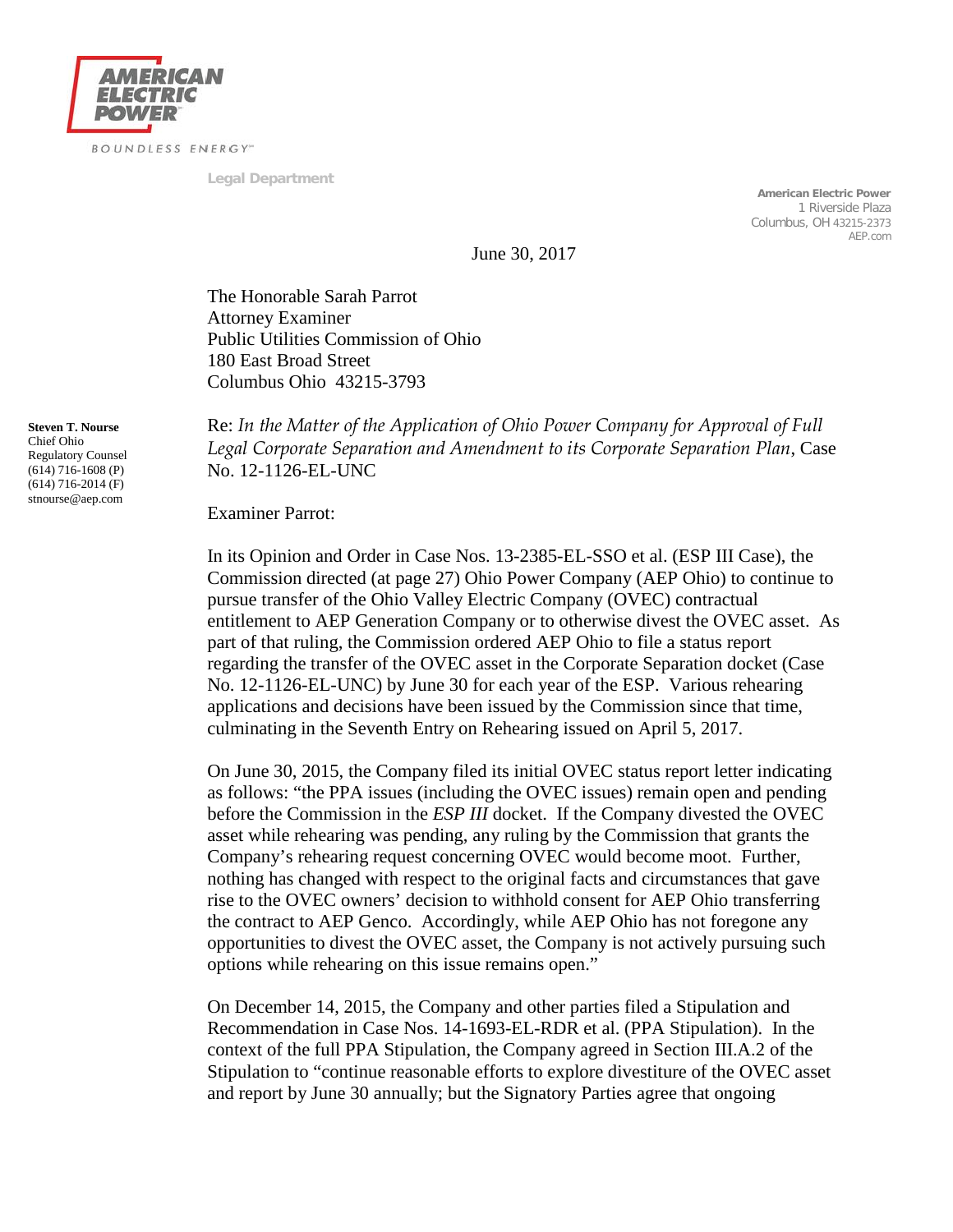Sarah Parrot June 30, 2017 Page 2 of 2

inclusion of the OVEC PPA in the PPA Rider is not dependent upon a successful divestiture of the OVEC asset." The Commission modified and adopted the PPA Stipulation in its March 31, 2016 Opinion and Order without affecting Section III.A.2.

In its November 23, 2016 Amended Application in the ESP III Extension cases (Case Nos. 16-1852-EL-SSO and 16-1853-EL-AAM), the Company proposed that the output from the OVEC contract serve non-shopping load, as permitted by the ESP statute, through 2024. This proposal remains pending before the Commission. If the Company divested the OVEC asset now, any ruling by the Commission that grants the Company's ESP III Extension request concerning OVEC would become moot. Further, nothing has changed with respect to the original facts and circumstances that gave rise to the OVEC owners' decision to withhold consent for AEP Ohio transferring the contract to AEP Genco. Accordingly, while AEP Ohio has not foregone any opportunities to divest the OVEC asset, there are no new developments or opportunities to report at this time.

Thank you for your attention to this matter.

Respectfully Submitted,

/s/ Steven T. Nourse

cc: Parties of Record